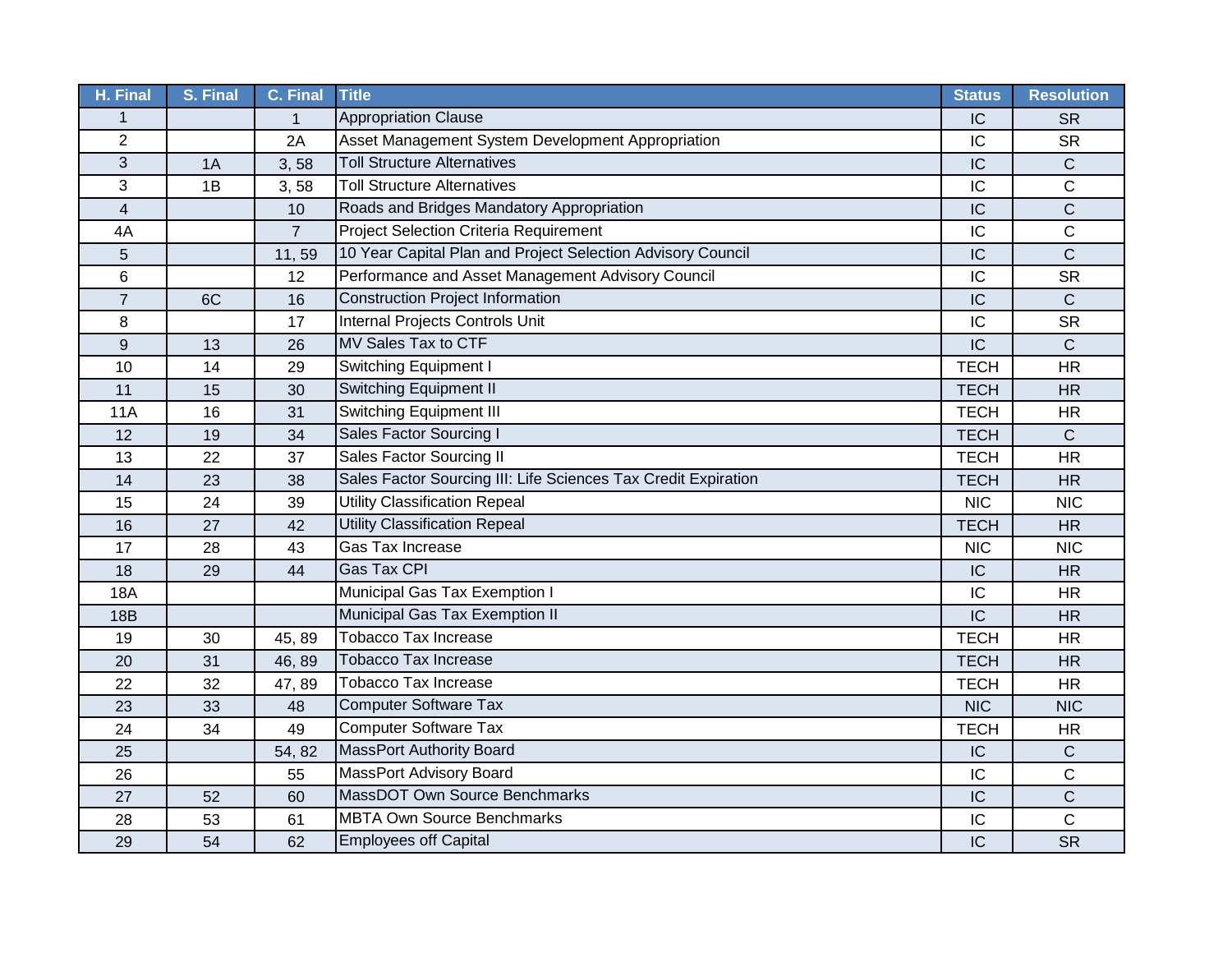| 30  | 58H            | 63    | RTA Regional Transit Plan                                         | IC          | <b>HR</b>    |
|-----|----------------|-------|-------------------------------------------------------------------|-------------|--------------|
| 31  | 55             | 64    | Value Capture Commission                                          | <b>TECH</b> | <b>HR</b>    |
| 32  | 8              | 65    | Utililty Reimbursement; ROW VI                                    | IC          | $\mathsf{C}$ |
| 32A | 58             | 66    | <b>Expansion Project Expenditures</b>                             | IC          | <b>SR</b>    |
| 32B | 1 <sub>C</sub> | 8,67  | <b>Statewide Tolling System</b>                                   | IC          | C            |
| 33  |                |       | Deadline for Publication of 10-Year Capital Plan                  | IC          | <b>HR</b>    |
| 34  |                | 68    | Deadline for Recommendations on Asset Management System           | IC          | <b>SR</b>    |
| 34A |                | 69    | Deadline for Implementation of Integrated Asset Management System | IC          | <b>SR</b>    |
| 35  |                |       | Deadline for Searchable Database                                  | IC          | <b>HR</b>    |
| 36  | 56             | 70    | Utility Classification Repeal: NOL                                | <b>TECH</b> | $\mathsf{C}$ |
| 37  |                |       | <b>CPI Effective Date</b>                                         | IC          | <b>HR</b>    |
| 38  | 57             | 71    | Sales Factor Sourcing: Authority of Commissioner                  | <b>TECH</b> | $\mathsf{C}$ |
| 39  | 51             | 72,89 | <b>Tobacco Tax Increase</b>                                       | <b>TECH</b> | <b>HR</b>    |
| 40  |                |       | <b>Tobacco Tax Increase</b>                                       | IC          | <b>HR</b>    |
| 41  | 63             | 84    | January 1, 2014 Effective Date                                    | <b>TECH</b> | C            |
| 42  | 65             | 86    | January 1, 2015 Effective Date                                    | <b>TECH</b> | $\mathsf{C}$ |
| 43  | 64             | 87    | December 31, 2018 Effective Date                                  | <b>TECH</b> | C            |
| 44  | 62             | 83    | July 1, 2013 Effective Date                                       | <b>TECH</b> | $\mathsf{C}$ |
| 45  |                |       | Fuel Tax Revenues for Transportation Purposes                     | IC          | <b>HR</b>    |
| 46  | 41D            | 50    | Taxation of MBTA Real Property Leased by For-Profit Business      | IC          | <b>SR</b>    |
| 47  |                |       | Cost Benefit Analysis of System Expansion                         | IC          | <b>HR</b>    |
| 48  | 41E            | 51    | <b>RTA Advisory Board</b>                                         | IC          | <b>HR</b>    |
| 49  | 41E            | 51    | RTA Advisory Board                                                | IC          | <b>HR</b>    |
| 50  |                |       | <b>Tobacco Smuggling</b>                                          | IC          | <b>HR</b>    |
| 51  |                |       | <b>Tobacco Smuggling</b>                                          | IC          | <b>HR</b>    |
| 52  |                |       | <b>Tobacco Smuggling</b>                                          | IC          | <b>HR</b>    |
| 53  |                | 73    | <b>Air Quality Study</b>                                          | IC          | <b>SR</b>    |
|     | $\mathbf{1}$   |       | MBTA Retirement Board is a Board for Public Record Authorization  | IC          | <b>SR</b>    |
|     | 1D             |       | Property Report Quarterly Reporting; ROW I                        | IC          | <b>SR</b>    |
|     | $\overline{2}$ |       | <b>ROW II</b>                                                     | IC          | <b>SR</b>    |
|     | 3              |       | <b>ROW III</b>                                                    | IC          | <b>SR</b>    |
|     | $\overline{4}$ | 4     | Performance Management and Innovation Goals                       | IC          | <b>HR</b>    |
|     | 4A             | 5     | Internal Special Audit Unit Website Publication                   | IC          | <b>HR</b>    |
|     | 4B             | 6     | PPP Oversight Commission Coordination I                           | IC          | <b>HR</b>    |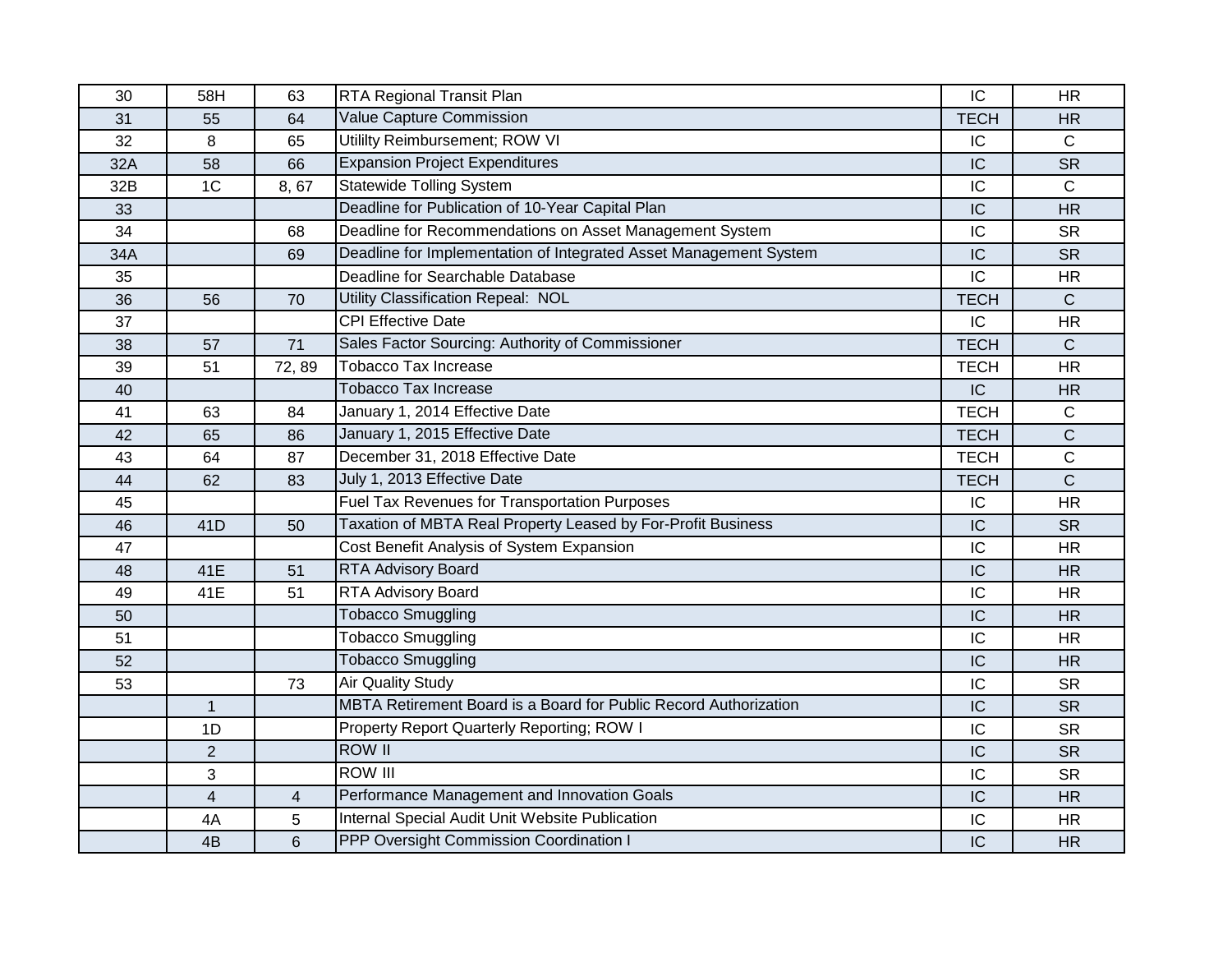| 4C             | 9  | PPP Oversight Commission Coordination II                             | IC | <b>HR</b>    |
|----------------|----|----------------------------------------------------------------------|----|--------------|
| 4D             |    | Project Priority and Life Cycle Cost Listing                         | IC | <b>SR</b>    |
| 4E             |    | Comprehensive State Transportation Plan Website Publication          | IC | <b>SR</b>    |
| 4F             |    | Long Range Transportation Plan Priority List                         | IC | <b>SR</b>    |
| 5              | 13 | 1 to 6 Tolls                                                         | IC | $\mathsf{C}$ |
| 5A             |    | <b>HOT Lanes</b>                                                     | IC | <b>SR</b>    |
| 5B             | 14 | Annual Finance Plan Website Publication                              | IC | <b>HR</b>    |
| 6              |    | DPU Filing Requirement; ROW IV                                       | IC | <b>SR</b>    |
| 6A             | 15 | Parking Fares and Financial Assistance Revenue Reporting Requirement | IC | <b>HR</b>    |
| 6B             | 74 | Duties of Office of Planning and Programming                         | IC | $\mathsf C$  |
| 6D             |    | PPP Oversight Commission Coordination III                            | IC | <b>SR</b>    |
| 6E             |    | <b>Annual Report Website Publication</b>                             | IC | <b>SR</b>    |
| $\overline{7}$ |    | Real Estate Appraisal Review Board Additional Duties; ROW V          | IC | <b>SR</b>    |
| 8A             |    | MBTA Retirement Board is an Agency for Searchable Website            | IC | <b>SR</b>    |
| 8B             | 18 | Capital Expenditures Website Publication Requirement                 | IC | <b>HR</b>    |
| 9              | 19 | Repeal of Duplicate Laws                                             | IC | <b>HR</b>    |
| <b>9A</b>      | 20 | UST I                                                                | IC | <b>HR</b>    |
| 10             | 21 | UST III                                                              | IC | <b>HR</b>    |
| 11             | 22 | UST IV                                                               | IC | <b>HR</b>    |
| 11A            | 23 | UST V                                                                | IC | <b>HR</b>    |
| 11B            | 24 | UST VI                                                               | IC | <b>HR</b>    |
| 12             | 25 | <b>UST VII</b>                                                       | IC | <b>HR</b>    |
| <b>13A</b>     |    | <b>MBTA and RTA Ridership Data</b>                                   | IC | <b>SR</b>    |
| 17             | 32 | Tax Filings for Utility Corporations                                 | IC | <b>HR</b>    |
| 18             | 33 | Utility Classification Repeal                                        | IC | <b>HR</b>    |
| 20             | 35 | <b>Utility Classification Repeal</b>                                 | IC | <b>HR</b>    |
| 21             | 36 | <b>Utility Classification Repeal</b>                                 | IC | <b>HR</b>    |
| 25             | 40 | <b>Utility Classification Repeal</b>                                 | IC | <b>HR</b>    |
| 26             | 41 | <b>Utility Classification Repeal</b>                                 | IC | <b>HR</b>    |
| 35             |    | Easements for FMV; ROW VII                                           | IC | <b>SR</b>    |
| 35A            |    | <b>ROW VIII</b>                                                      | IC | <b>SR</b>    |
| 36             |    | Utility Relocation; ROW IX                                           | IC | <b>SR</b>    |
| 37             |    | <b>ROW X</b>                                                         | IC | <b>SR</b>    |
| 38             |    | Bidding Requirements for Leases of Land; ROW XI                      | IC | <b>SR</b>    |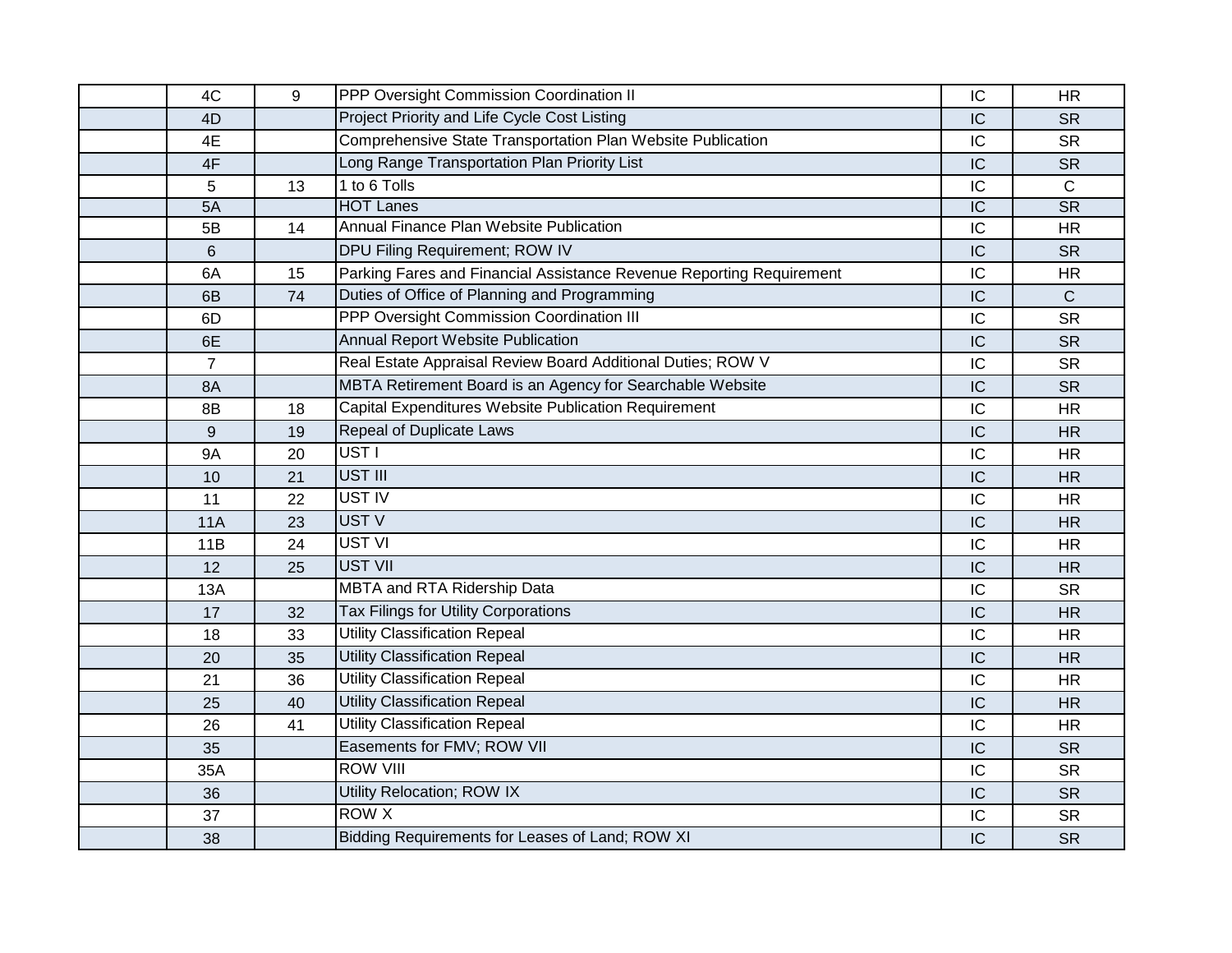| 39         |    | Utility Easements; ROW XII                                                   | IC | <b>SR</b>    |
|------------|----|------------------------------------------------------------------------------|----|--------------|
| 40         |    | Air Rights to MTTF; ROW XIV                                                  | IC | <b>SR</b>    |
| 41         |    | Billboards over State Highways; ROW XV                                       | IC | <b>SR</b>    |
| 41A        |    | Federal Assistance Reporting Requirement to Ways and Means                   | IC | <b>SR</b>    |
| 41B        |    | Federal Assistance Quarterly Reporting Requirement                           | IC | <b>SR</b>    |
| 41C        |    | Itemized Budget Website Publication                                          | IC | <b>SR</b>    |
| 42         | 52 | Utility Classification Repeal                                                | IC | <b>HR</b>    |
| 43         | 53 | <b>Utility Classification Repeal</b>                                         | IC | <b>HR</b>    |
| 44         |    | Agreement for the Construction of Fixtures; ROW XVI                          | IC | <b>SR</b>    |
| 45         |    | DTE to DTC; ROW XVII                                                         | IC | <b>SR</b>    |
| 46         | 56 | Life Sciences Tax Credit Sunset                                              | IC | <b>HR</b>    |
| 47         | 57 | Life Sciences Tax Credit Sunset                                              | IC | <b>HR</b>    |
| 49         | 65 | ROW Current Status Review; ROW XVIII                                         | IC | $\mathsf{C}$ |
| 50         |    | Written Easement Deadline; ROW XIX                                           | IC | <b>SR</b>    |
| 53A        | 75 | <b>RFP Naming Rights for Stations</b>                                        | IC | <b>HR</b>    |
| 58A        |    | IG Study on Collection of Fares                                              | IC | <b>SR</b>    |
| 58B        |    | Geographic Study Website Publication                                         | IC | <b>SR</b>    |
| 58C        |    | <b>MBTA Survey of Bid Process</b>                                            | IC | <b>SR</b>    |
| 58D        | 76 | 1 to 6 Tolls                                                                 | IC | $\mathsf{C}$ |
| 58E        |    | DOR Report on Broadening Gas Tax to all Carbon-Based Fuels                   | IC | <b>SR</b>    |
| 58F        |    | MassDOT Feasibility Study on Mass Transit Vehicle Repair                     | IC | <b>SR</b>    |
| 58G        |    | MassDOT Feasibility of Advertizing on Bridge Overpasses                      | IC | <b>SR</b>    |
| <b>581</b> | 77 | <b>Tax Fairness Commission</b>                                               | IC | $\mathbf C$  |
| 58J        |    | 27, 28, 88 8% Assurance from General Fund                                    | IC | $\mathsf C$  |
| 58K        | 78 | Fiscal Status of MassDOT Meeting Requirements                                | IC | <b>HR</b>    |
| 58L        |    | Taxi Cab Market Study                                                        | IC | <b>SR</b>    |
| 58M        |    | Financial Impact of 2009 Reform                                              | IC | <b>SR</b>    |
| 58N        | 79 | Sponsorship Agreement Revenue Report                                         | IC | <b>HR</b>    |
| 58O        |    | 5-Year Transportation Plan Issuance                                          | IC | <b>SR</b>    |
| 58P        | 80 | Parking Spot Pilot Program                                                   | IC | <b>HR</b>    |
| 58Q        | 81 | <b>RFP Sponsorship for Night Service</b>                                     | IC | <b>HR</b>    |
| 58R        |    | \$20M Possible Transfer from GF to MTTF for Debt Service                     | IC | <b>SR</b>    |
| 58S        |    | 27, 28, 88 \$75M from GF to CTF on 7/1/14 and \$56M from GF to CTF on 7/1/15 | IC | $\mathsf C$  |
| 60         |    | July 1, 2015 Effective Date; ROW XX                                          | IC | <b>SR</b>    |